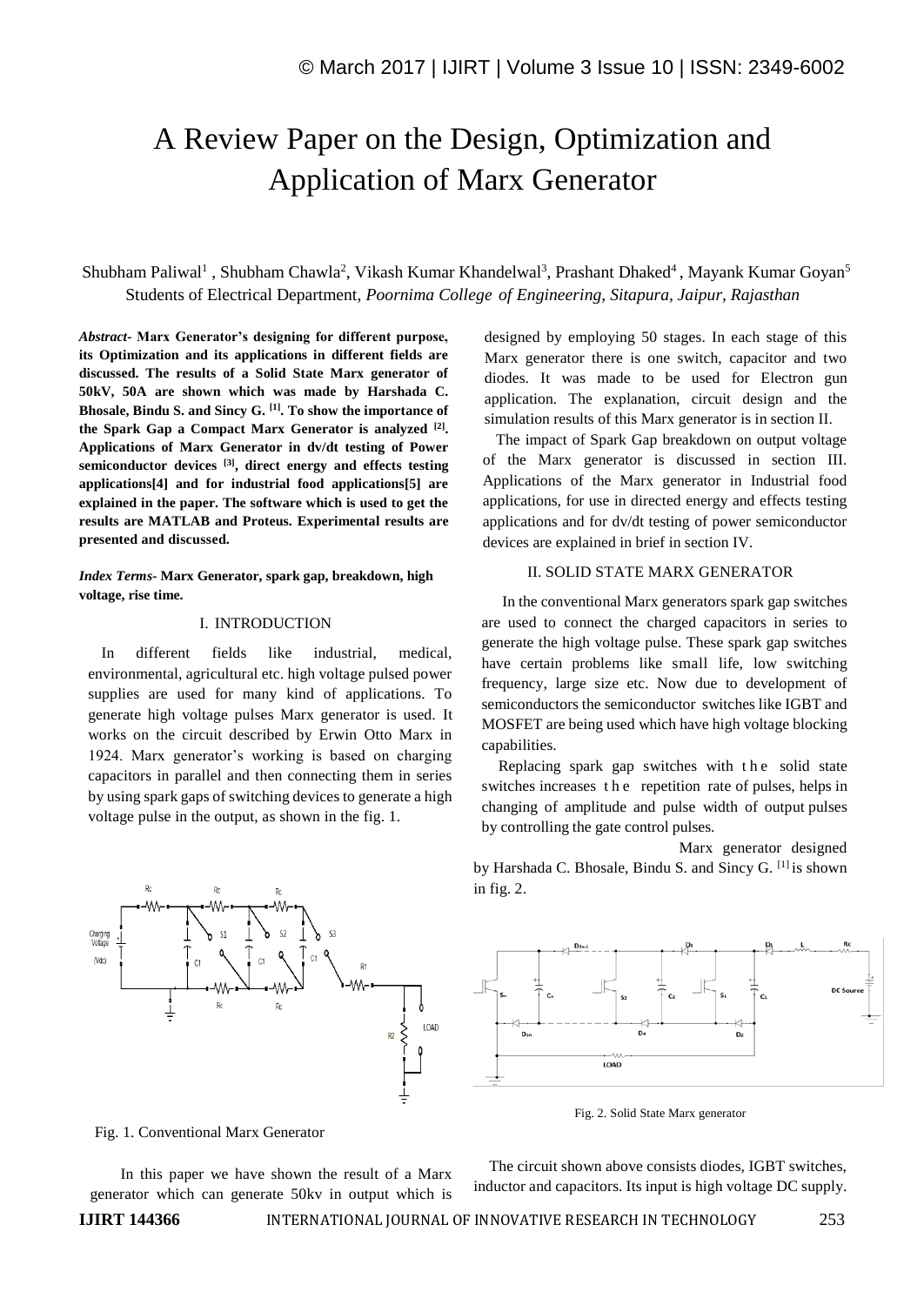The inductor is used as current limiter at the time of pulse generation. Its working is divided into two modes in which first is charging mode in which capacitors were charged with the input dc voltage. The charging time constant is controlled by the input resistance  $(R_c)$ .

 The second mode is the discharging mode of the capacitors by connecting them using IGBT switches. All the switches operate at

the same time to connect the capacitors in series. The output voltage is equal to the number of stages in the Marx generator multiplied by the input voltage i.e.  $V_0 = nV_{dc}$ . The Clamping circuit is shown in fig.3 which is done by the diode at the time of delay in the switching ON of any switch to save the switch overvoltage.



Fig.3 Clamping operation of diode and Capacitor

 The features of the purposed Marx circuit, IGBT driver circuit , clamping operation of the diode and capacitor and the selection of the component are explained by Harshada C. Bhosale, Bindu S. and Sincy G. in  $[1]$ .

The Simulation of the Marx generator<sup>[1]</sup> was done in Proteus software whose parameters were explained in [1]. The pulse width is 6.4  $\mu$ s (fig. 4) and the peak voltage  $V_0$  of the circuit is

-47.3. The voltage efficiency (η) can be calculated by the formula given where output voltage is  $V_0$ , input voltage is  $V_{in}$ and the number of stages are n.

$$
\eta = \frac{V_O}{n \times V_{in}}
$$

The calculated voltage efficiency is 94.6%.



Fig.4 Single output voltage and current pulse

 The results shown above and the complete results shown in the reference paper [1] confirm the validity of the design. For the mathematical explanation paper [1] can be considered.

## III. IMPACT OF SPARK GAP BREAK-DOWN

 In the paper [2] the statistical behavior of the breakdown incident was discussed. It works on output voltage characteristics. The results shown in the paper state that the parallel connections may be efficiently utilized to increase the transfer of energy and current to the load. The statistical behavior of the closing spark gaps was taken into account so the breakdown voltage of the switches were to selected as values which are randomly variable with normal probability distribution functions [2].

 The closing delay completely relies on the voltage of breakdown, pressure and temperature of the medium. To study the impact of time delay on the fluctuations of output voltage simulations were performed [2] also the dependency of the breakdown voltage of spark gaps were shown by an exponential function.

#### Vb =8.84 *pd (kV/ mmbar)* +0.5 *kV*

 The simulation results indicate that the closing delay time has an effect on the rise time of the Marx generator's output voltage. When the CMG (compact Marx generator) [2] is to be used for sub- nanosecond breakdown the standard fluctuations of output voltage's rise time will occur smaller than the old applications.

 As the result of [2] the delay time of closing switches were also statistical and the voltage- dependent parameters because breakdown of the spark gaps is also a statistical process.

 Simulation results also have shown that the parameters of the probability distribution function of the spark gap's breakdown voltage and the time delay on the voltage rise have impact on the CMG [2].

#### IV. SOME APPLICATIONS OF MARX GENERATOR

The Marx generator is being used in many areas which influence our lives some of them are discussed in this paper.

1. For the industrial food applications